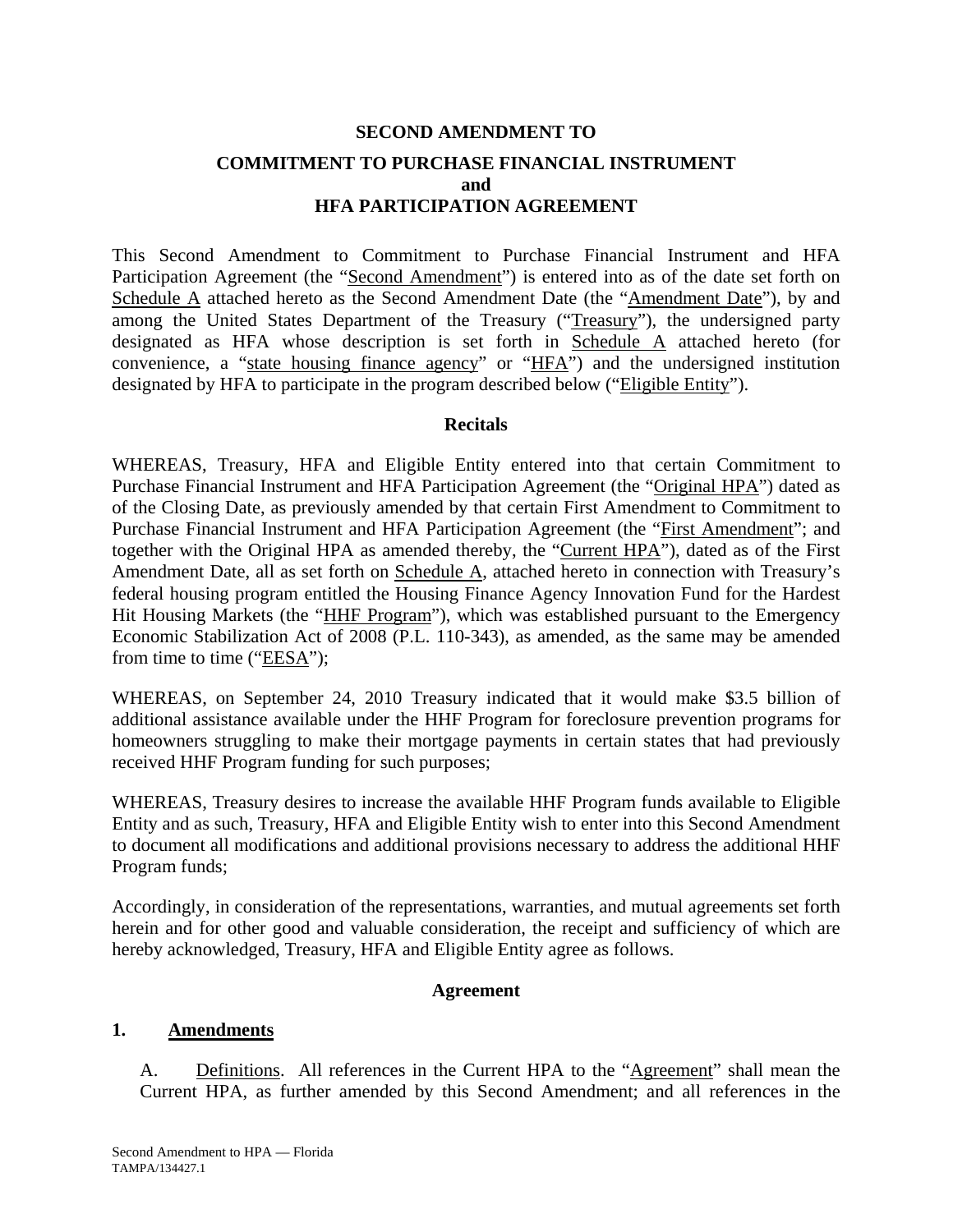Current HPA to Schedules A or B shall mean the Schedules A or B attached to this Second Amendment. All references herein to the "HPA" shall mean the Current HPA, as further amended by this Second Amendment.

B. Schedule A. Schedule A attached to the Current HPA is hereby deleted in its entirety and replaced with Schedule A attached to this Second Amendment.

C. Schedule B. Schedule B attached to the Current HPA is hereby deleted in its entirety and replaced with Schedule B attached to this Second Amendment.

# **2. Representations, Warranties and Covenants**

A. HFA and Eligible Entity. HFA and Eligible Entity, each for itself, make the following representations, warranties and covenants to Treasury and the truth and accuracy of such representations and warranties and compliance with and performance of such covenants are continuing obligations of HFA and Eligible Entity, each as to itself. In the event that any of the representations or warranties made herein cease to be true and correct or HFA or Eligible Entity breaches any of its covenants made herein, HFA or Eligible Entity, as the case may be, agrees to notify Treasury immediately and the same shall constitute an Event of Default under the HPA.

(1) HFA and Eligible Entity each hereby certifies, represents and warrants as of the date hereof that each of the representations and warranties of HFA or Eligible Entity, as applicable, contained in the HPA are true, correct, accurate and complete in all material respects as of the date hereof. All covenants of HFA or Eligible Entity, as applicable, contained in the HPA shall remain in full force and effect and neither HFA, nor Eligible Entity is in breach of any such covenant.

(2) Eligible Entity has the full corporate power and authority to enter into, execute, and deliver this Second Amendment and any other closing documentation delivered to Treasury in connection with this Second Amendment, and to perform its obligations hereunder and thereunder.

(3) HFA has the full legal power and authority to enter into, execute, and deliver this Second Amendment and any other closing documentation delivered to Treasury in connection with this Second Amendment, and to perform its obligations hereunder and thereunder.

# **3. Administrative Expenses**

Notwithstanding anything to the contrary contained in the Current HPA as amended by this Second Amendment, HFA and Eligible Entity may from time to time submit adjusted budgets to Treasury requesting approval to re-allocate HHF Funds to pay actual program expenses as set forth on a proposed Schedule C. In the event that Treasury shall approve an adjusted budget, in Treasury's sole discretion, the parties shall enter into an amendment to the HPA to modify Schedules A, B and C as necessary.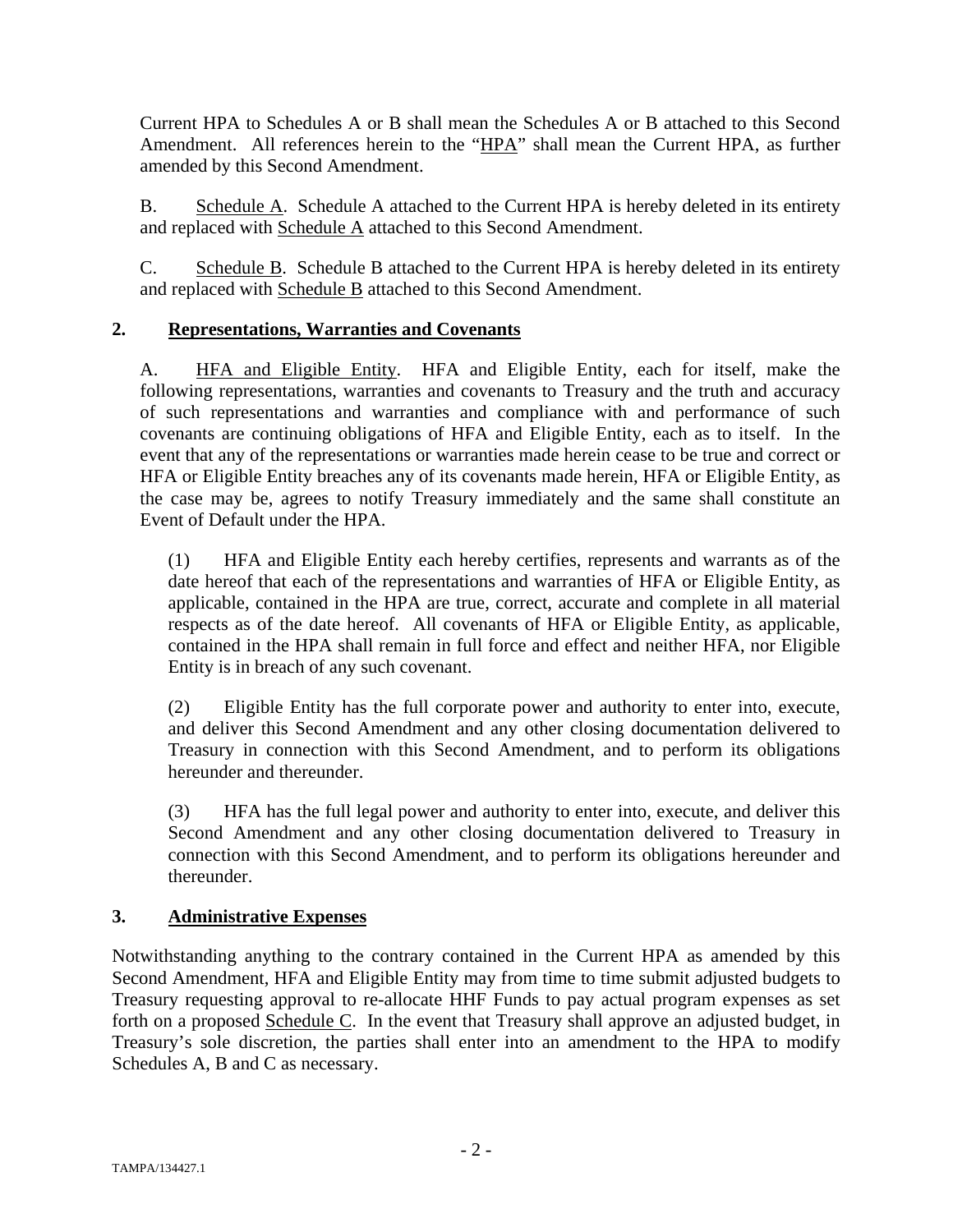# **4. Miscellaneous**

A. The recitals set forth at the beginning of this Second Amendment are true and accurate and are incorporated herein by this reference.

B. Capitalized terms used but not defined herein shall have the meanings ascribed to them in the HPA.

C. Any provision of the HPA that is determined to be prohibited or unenforceable in any jurisdiction shall, as to such jurisdiction, be ineffective to the extent of such prohibition or unenforceability without invalidating the remaining provisions of the HPA, and no such prohibition or unenforceability in any jurisdiction shall invalidate such provision in any other jurisdiction.

D. This Second Amendment may be executed in two or more counterparts (and by different parties on separate counterparts), each of which shall be deemed an original, but all of which together shall constitute one and the same instrument. Facsimile or electronic copies of this Second Amendment shall be treated as originals for all purposes.

### [SIGNATURE PAGE FOLLOWS; REMAINDER OF PAGE INTENTIONALLY LEFT BLANK]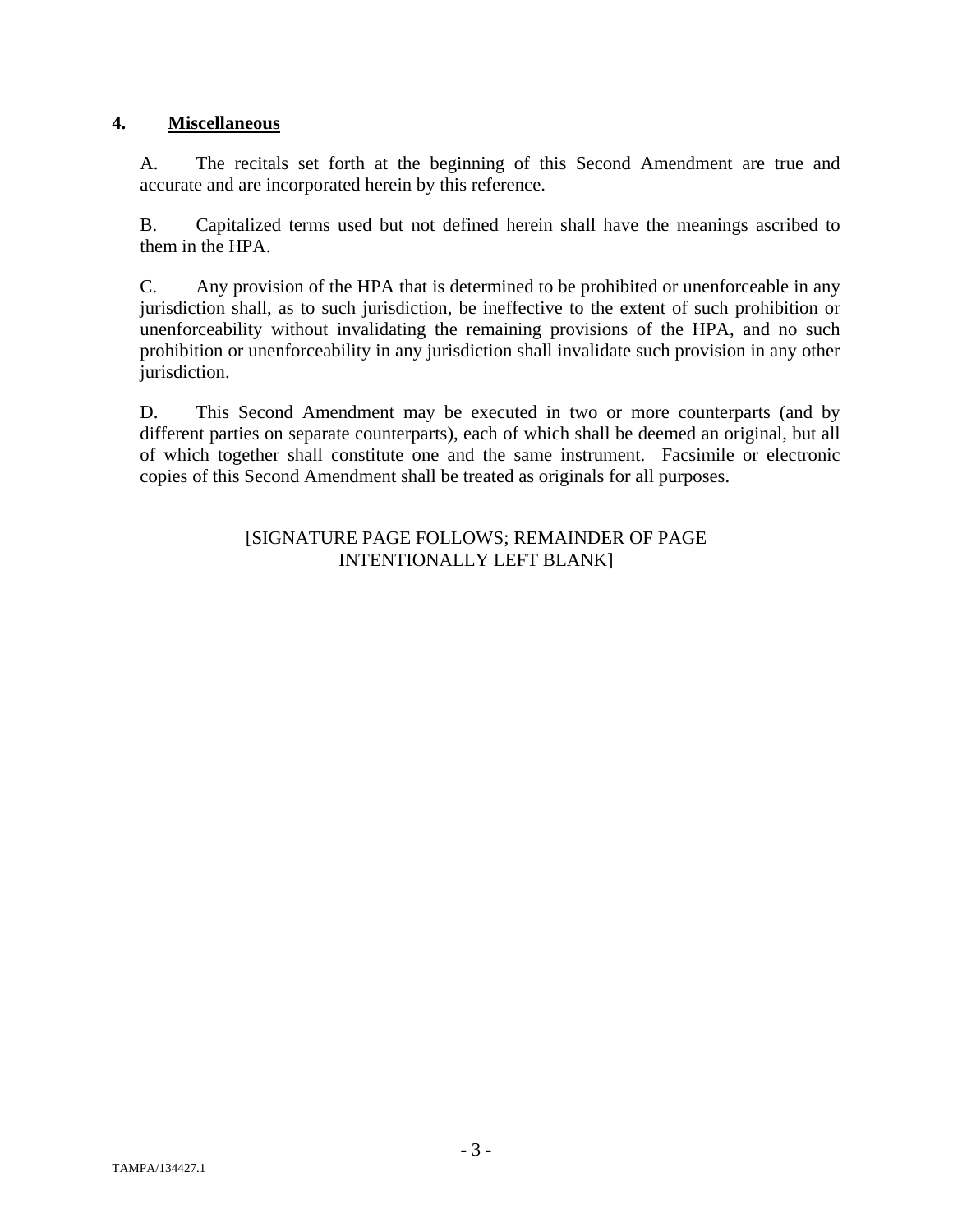In Witness Whereof, HFA, Eligible Entity and Treasury by their duly authorized officials hereby execute and deliver this Second Amendment to Commitment to Purchase Financial Instrument and HFA Participation Agreement as of the Amendment Date.

By:

### HFA:

By:

### TREASURY:

**FLORIDA HOUSING FINANCE CORPORATION** 

UNITED STATES DEPARTMENT OF THE **TREASURY** 

Name: Herbert M. Allison, Jr. Title: Assistant Secretary for **Financial Stability** 

### **ELIGIBLE ENTITY:**

Name:

Title:

FLORIDA HOUSING FINANCE **CORPORATION** 

By:

Name: Title: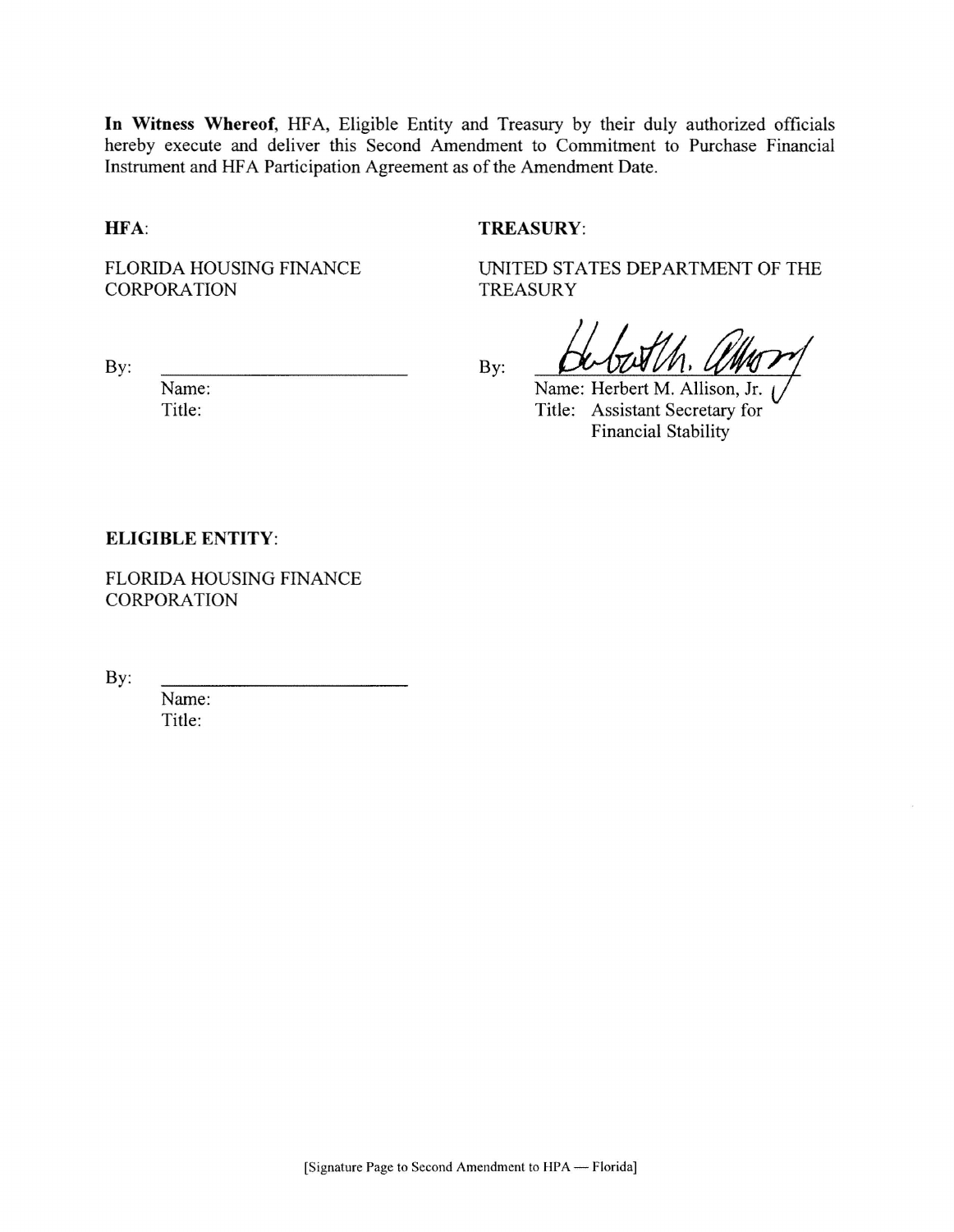**In Witness Whereof**, HFA, Eligible Entity and Treasury by their duly authorized officials hereby execute and deliver this Second Amendment to Commitment to Purchase Financial Instrument and HFA Participation Agreement as of the Amendment Date.

### **HFA**: **TREASURY**:

FLORIDA HOUSING FINANCE **CORPORATION** 

UNITED STATES DEPARTMENT OF THE **TREASURY** 

By:  $/s/$  Steve Auger By: Name: Steve Auger Name: Herbert M. Allison, Jr.

Title: Executive Director Title: Assistant Secretary for Financial Stability

### **ELIGIBLE ENTITY**:

FLORIDA HOUSING FINANCE **CORPORATION** 

By: /s/ Steve Auger Name: Steve Auger Title: Executive Director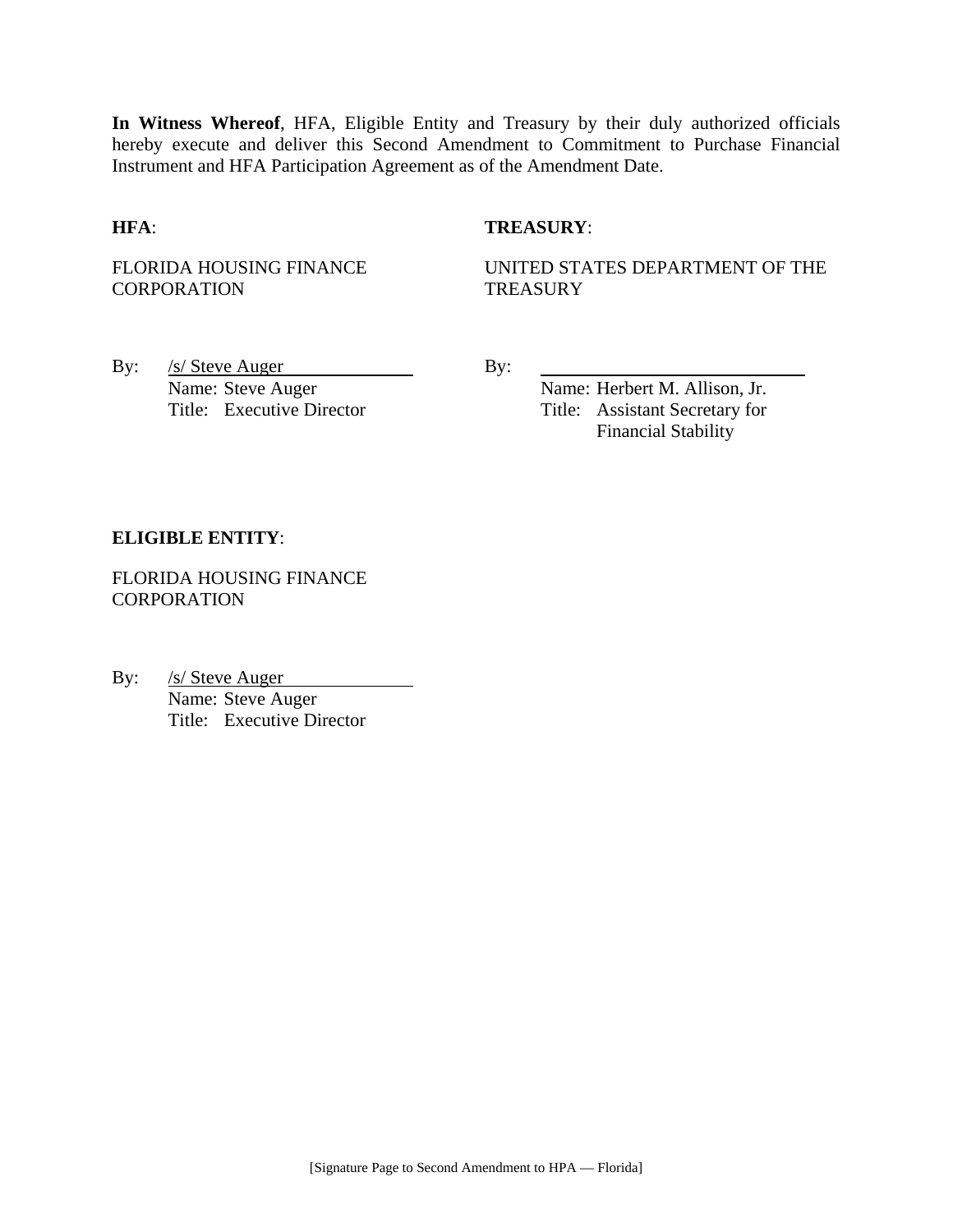# **EXHIBITS AND SCHEDULES**

Schedule A Basic Information

Schedule B Service Schedules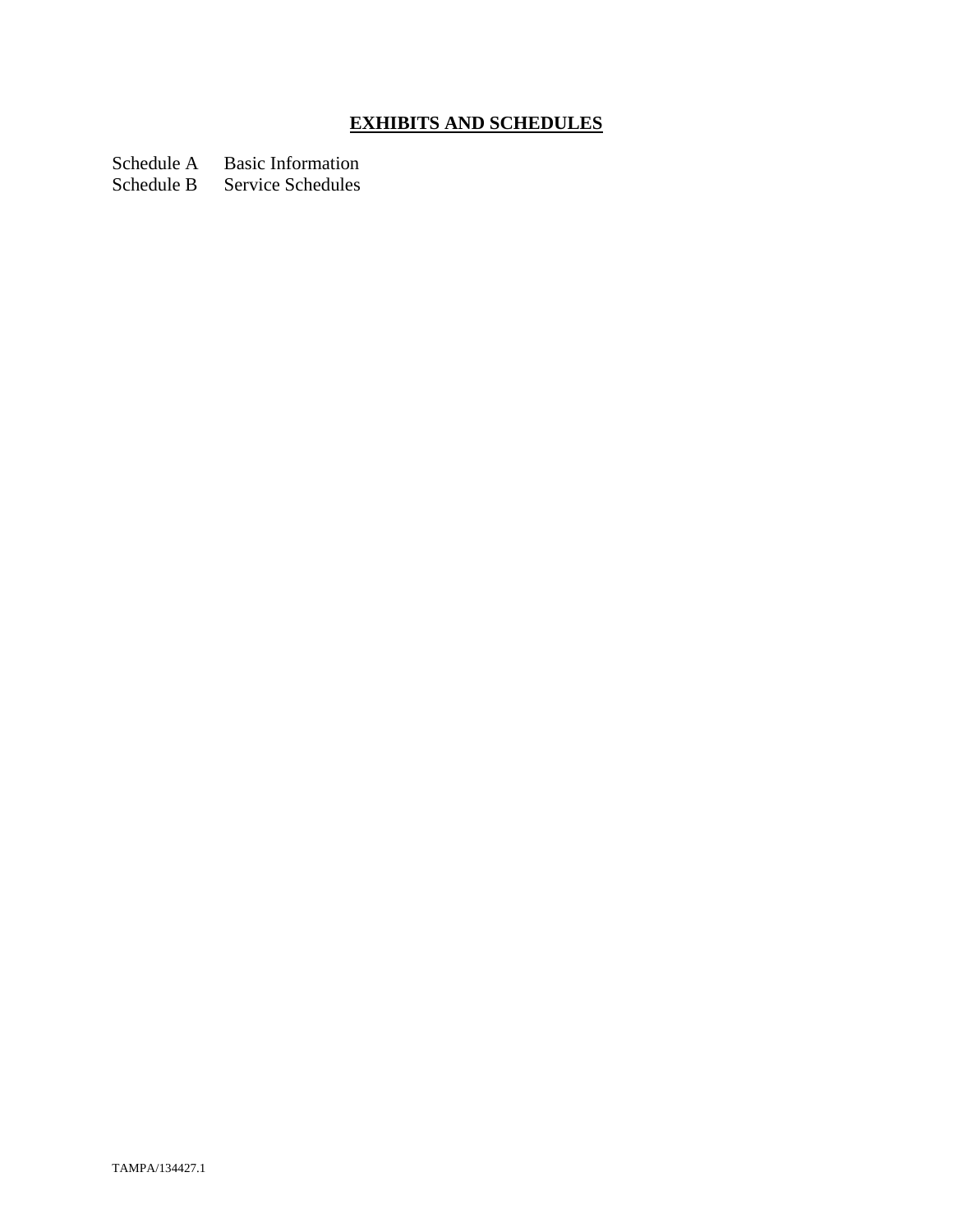### **SCHEDULE A**

### **BASIC INFORMATION**

Eligible Entity Information:<br>Name of the Eligible Entity:

Corporate or other organizational form: a public corporation and a public body

Florida Housing Finance Corporation<sup>1</sup>

 corporate and politic, established and existing under the Florida Housing Finance Corporation Act, as amended, Chapter 420, Part V, Florida Statutes.

Jurisdiction of organization: Florida

Notice Information:

HFA Information: Name of HFA: Florida Housing Finance Corporation<sup>1</sup> Organizational form: a public corporation and a public body corporate and politic, established and existing under the Florida Housing Finance Corporation Act, as amended, Chapter 420m, Part V, Florida Statutes. Date of Application: April 16, 2010 Date of Action Plan: September 1, 2010

1

<sup>&</sup>lt;sup>1</sup> References in the Agreement to the term "HFA" shall mean the Florida Housing Finance Corporation, in its capacity as HFA as such term is used in the Agreement; and references in the Agreement to the term "Eligible Entity" shall mean the Florida Housing Finance Corporation, in its capacity as Eligible Entity as such term is used in the Agreement.

Notwithstanding anything to the contrary in the Agreement, (A) for purposes of Section 4(G) thereof, annual audited financial statements shall be due no later than one hundred eighty (180) day's after the end of Florida Housing Finance Corporation's fiscal year, and (B) for purposes of Section 7 thereof, the powers and authority of Florida Housing Finance Corporation shall be governed by and construed in accordance with the laws of the State of Florida.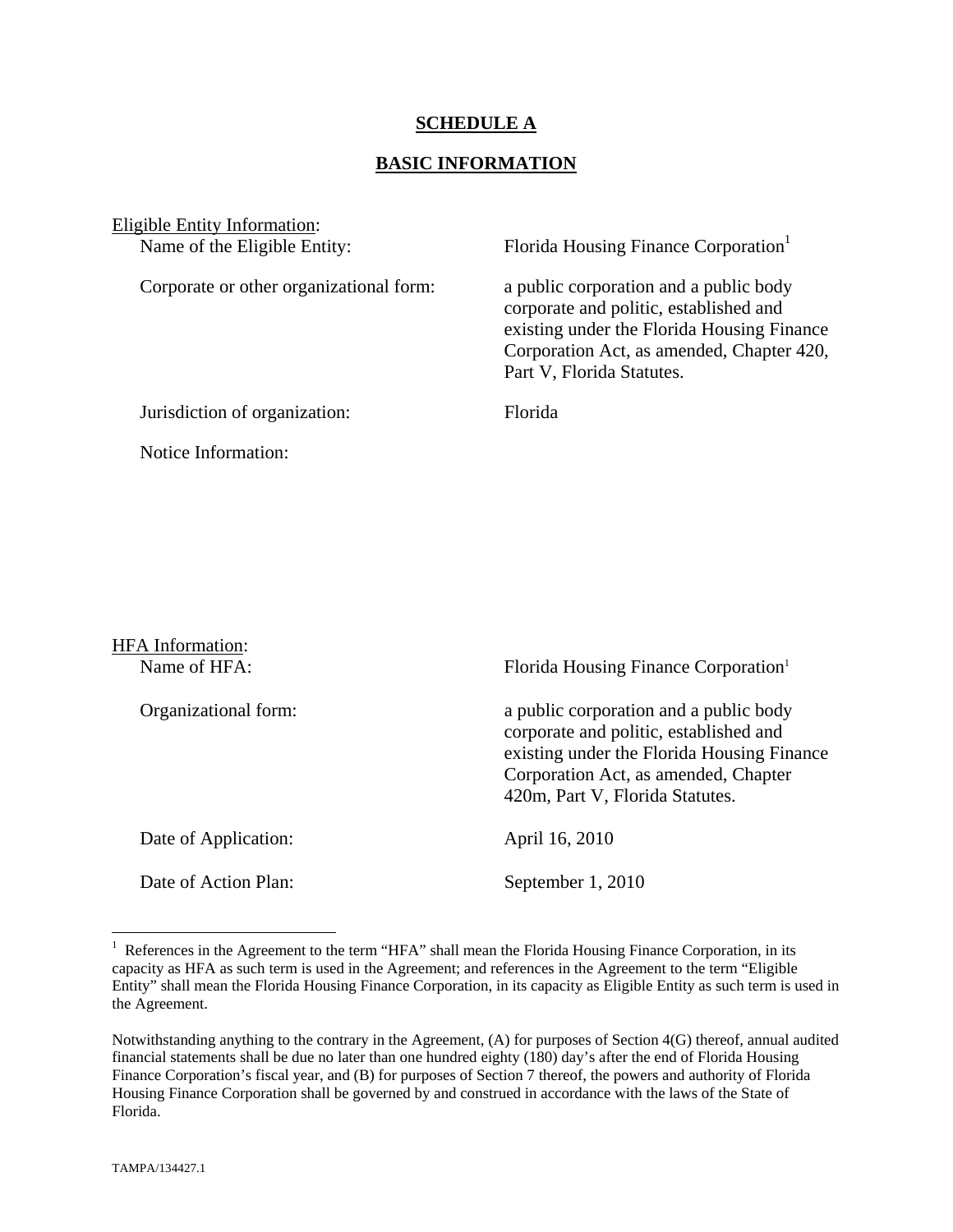| Notice Information:                                                                 | Same as notice information for Eligible<br>Entity.                                                                                                        |
|-------------------------------------------------------------------------------------|-----------------------------------------------------------------------------------------------------------------------------------------------------------|
| Program Participation Cap:                                                          | \$1,057,839,136.00                                                                                                                                        |
| Portion of Program Participation Cap<br>Representing Original HHF Funds:            | \$418,000,000.00                                                                                                                                          |
| Portion of Program Participation Cap<br><b>Representing Unemployment HHF Funds:</b> | \$238,864,755.00                                                                                                                                          |
| Permitted Expenses:                                                                 | \$65,550,750.00                                                                                                                                           |
| <b>Closing Date:</b>                                                                | June 23, 2010                                                                                                                                             |
| <b>First Amendment Date:</b>                                                        | September 23, 2010                                                                                                                                        |
| <b>Second Amendment Date:</b>                                                       | September 29, 2010                                                                                                                                        |
| <b>Eligible Entity Depository Account Information:</b>                              | See account information set forth in the<br>Depository Account Control Agreement<br>between Treasury and Eligible<br>Entity<br>regarding the HHF Program. |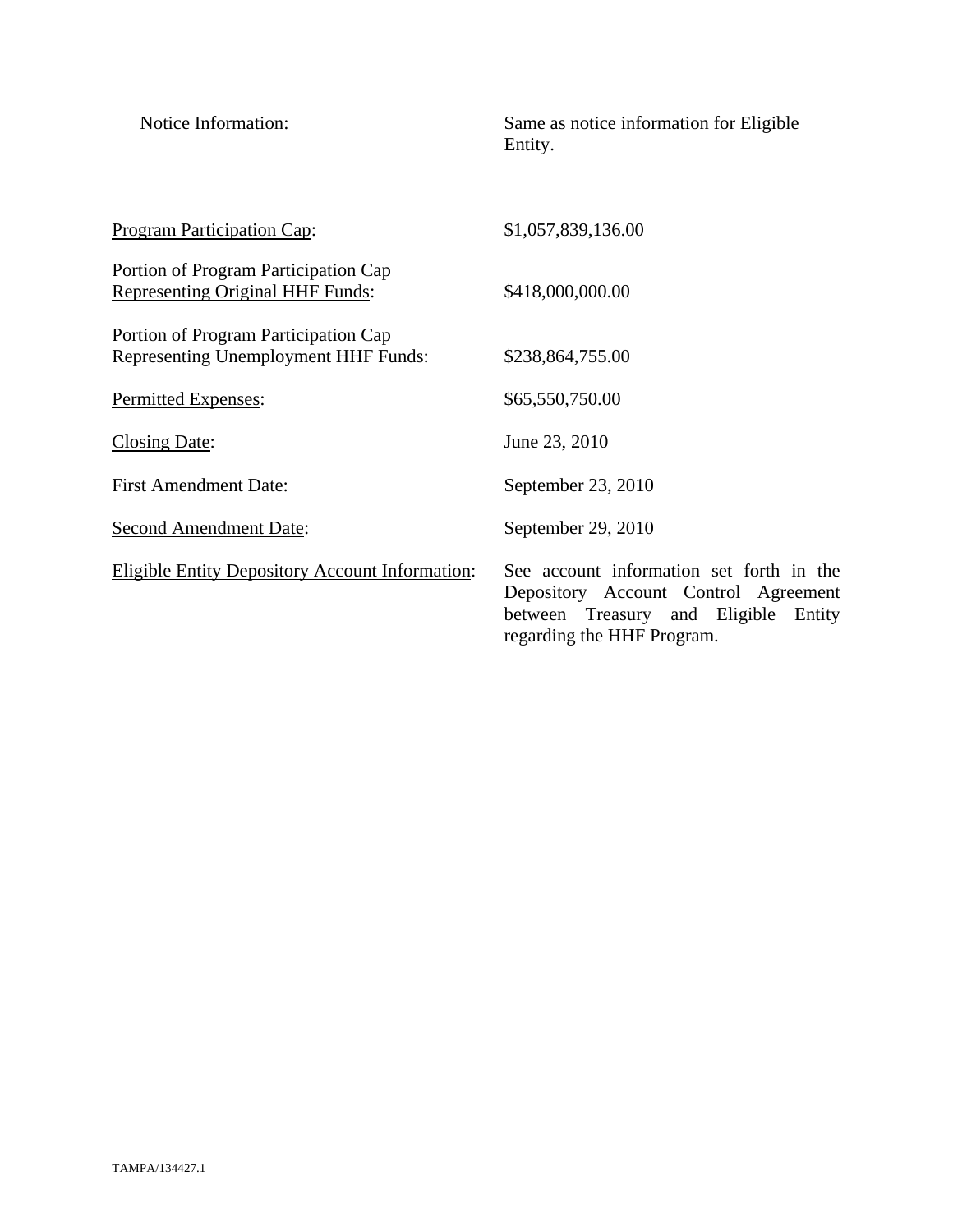# **SCHEDULE B**

### **SERVICE SCHEDULES**

The Service Schedules attached as Schedule B to the Current HPA are hereby deleted in their entirety and replaced with the attached Service Schedules (numbered sequentially as Service Schedule B-1, Service Schedule B-2, et. seq.), which collectively comprise Schedule B to the HPA.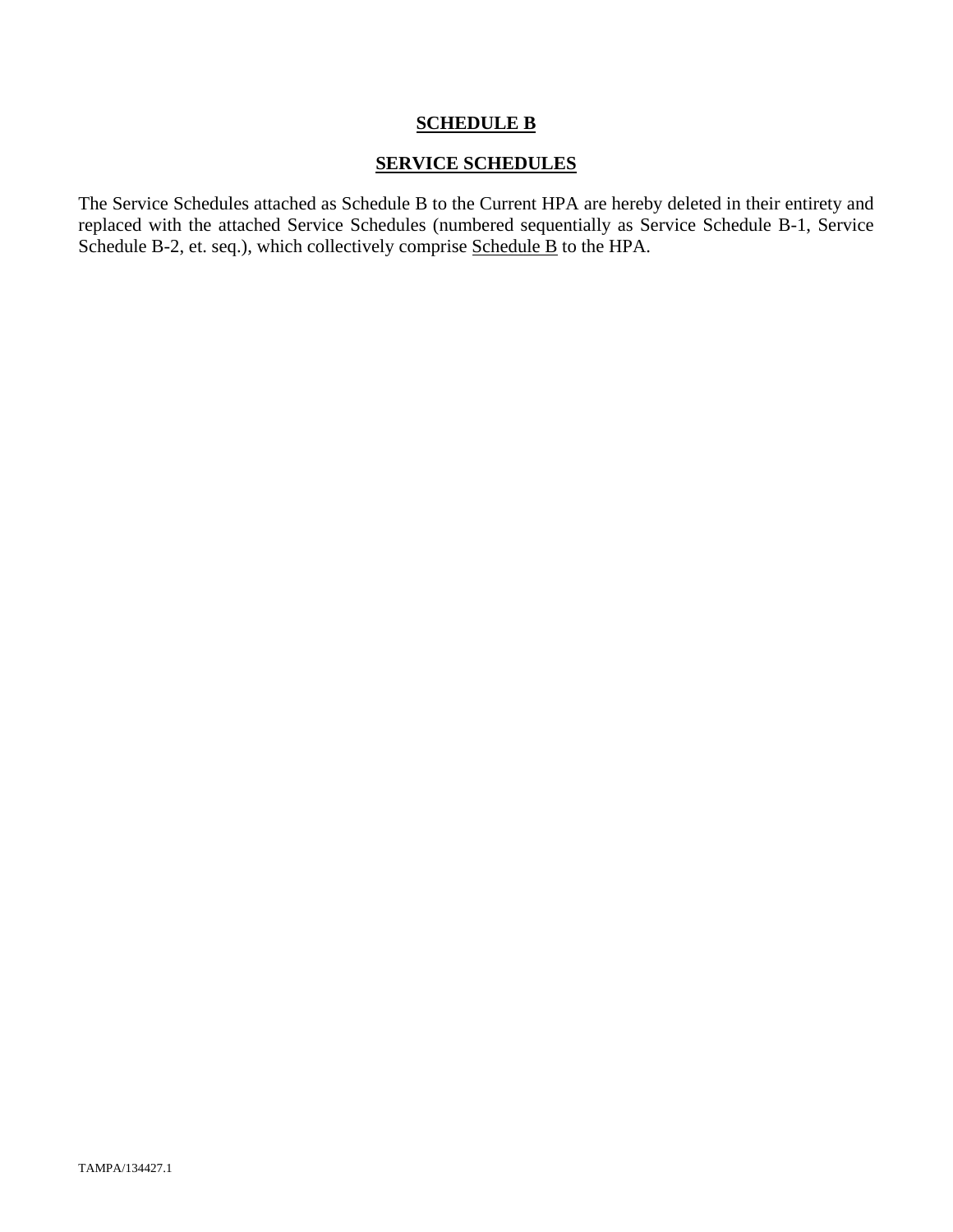# **SERVICE SCHEDULE B-1**

# **Florida Hardest Hit Fund Mortgage Intervention Strategy Summary Guidelines**

| 1. | <b>Program Overview</b>     | The Mortgage Intervention Strategy focuses on the creation of a           |
|----|-----------------------------|---------------------------------------------------------------------------|
|    |                             | sustainable solution to keep Florida unemployed or substantially          |
|    |                             | underemployed homeowners in their current homes by helping                |
|    |                             | those who are struggling to make their current mortgage                   |
|    |                             | payments because of hardships sustained since purchasing the              |
|    |                             | home. Florida Housing will use HHF Program funds to pay up to             |
|    |                             | eighteen months of all or a portion of the mortgage payments on           |
|    |                             | behalf of a qualified homeowner based on the criteria and                 |
|    |                             | requirements of each servicer. This will provide a reasonable             |
|    |                             | period of time for homeowners to become re-employed at a salary           |
|    |                             | that is sufficient for them to either resume making full mortgage         |
|    |                             | payments or qualify for a mortgage modification that will lower           |
|    |                             | the payments and terms of the mortgage to an affordable level.            |
| 2. | <b>Program Goals</b>        | Preserving homeownership.                                                 |
|    |                             | Protecting home values.                                                   |
| 3. | <b>Target Population/</b>   | To determine geographic targeting for HHF Program funding,                |
|    | <b>Areas</b>                | Florida Housing carried out an analysis of data, relying on data          |
|    |                             | similar to that used by Treasury to allocate funding, to determine        |
|    |                             | the hardest hit areas of the state. Florida Housing evaluated three       |
|    |                             | measures across all 67 Florida counties – housing price decline           |
|    |                             |                                                                           |
|    |                             | from peak prices, unemployment rate and seriously delinquent              |
|    |                             | mortgage loans – and then combined ratios for each to create an           |
|    |                             | allocation methodology that will guide how funding is                     |
|    |                             | geographically targeted.                                                  |
| 4. | <b>Program Allocation</b>   | \$992,288,386.00.                                                         |
|    | (Excluding                  |                                                                           |
|    | <b>Administrative</b>       |                                                                           |
|    | <b>Expenses</b> )           |                                                                           |
| 5. | <b>Borrower Eligibility</b> | At least one co-borrower must be able to document that he or<br>$\bullet$ |
|    | <b>Criteria</b>             | she is unemployed or substantially underemployed through no               |
|    |                             | fault of his/her own and must provide a financial hardship                |
|    |                             | affidavit.                                                                |
|    |                             |                                                                           |
|    |                             | The maximum household income level for participation will                 |
|    |                             | be 140% of the Area Median Income (AMI).                                  |
|    |                             |                                                                           |
|    |                             | Borrowers who have unencumbered assets or cash reserves                   |
|    |                             | (not including retirement or qualified education plans) equal             |
|    |                             | to or exceeding three times the total monthly mortgage                    |
|    |                             | payment (including tax and insurance payments) or \$5,000,                |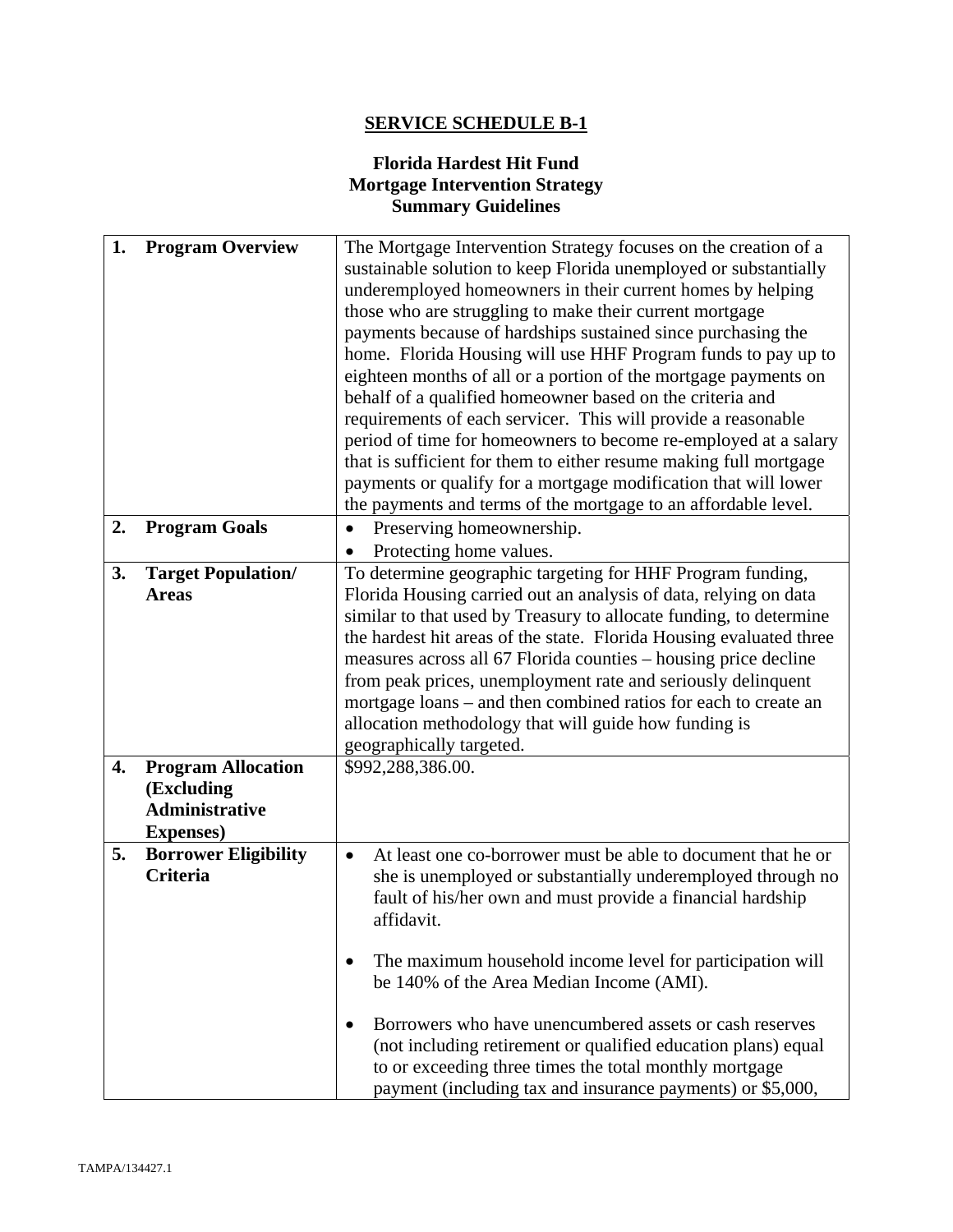|    |                                                     | whichever is greater, must first use those assets towards                                                                                                                                                                                                                                                                                                                                                                                                                                                                                                                                                                                                                                                                                                                                                                                                                                                                                                                                                                                                            |
|----|-----------------------------------------------------|----------------------------------------------------------------------------------------------------------------------------------------------------------------------------------------------------------------------------------------------------------------------------------------------------------------------------------------------------------------------------------------------------------------------------------------------------------------------------------------------------------------------------------------------------------------------------------------------------------------------------------------------------------------------------------------------------------------------------------------------------------------------------------------------------------------------------------------------------------------------------------------------------------------------------------------------------------------------------------------------------------------------------------------------------------------------|
|    |                                                     | mortgage payments before being eligible for HHF Program<br>funds.                                                                                                                                                                                                                                                                                                                                                                                                                                                                                                                                                                                                                                                                                                                                                                                                                                                                                                                                                                                                    |
| 6. | <b>Property/Loan</b><br><b>Eligibility Criteria</b> | The property must be the borrower's principal residence, be<br>$\bullet$<br>located in Florida, and not be abandoned, vacant or<br>condemned.<br>The borrower's mortgage must be under the maximum<br>$\bullet$<br>mortgage amount of \$400,000.<br>The maximum loan to value ratio cannot exceed 200%.<br>Borrowers may not be more than six months in arrears on<br>their first mortgage.<br>HHF Program funds will only be used to pay, directly to the<br>first mortgage loan servicer, principal and interest plus any<br>required escrow payments (such as taxes and insurance)<br>required under the first mortgage loan.                                                                                                                                                                                                                                                                                                                                                                                                                                     |
| 7. | <b>Program Exclusions</b>                           | Termination of employment by the homeowner without a<br>$\bullet$<br>necessitous cause or termination of the homeowner's<br>employment by an employer for willful misconduct.<br>The homeowner has sufficient income to pay the mortgage<br>but has failed to do so – in this regard, if the homeowner's<br>total housing expense is less than or equal to 31% of<br>calculated income, and no reasonable cause for financial<br>hardship is demonstrated by the homeowner, then the<br>nonpayment of the mortgage debt will not be considered to be<br>a circumstance beyond the homeowner's control.                                                                                                                                                                                                                                                                                                                                                                                                                                                               |
| 8. | <b>Structure of</b><br><b>Assistance</b>            | HHF Program funds under the Mortgage Intervention Strategy<br>will be made available to homeowners in the form of a zero-<br>percent interest, non-recourse, forgivable loan. This loan will be<br>evidenced by a Note and Mortgage in favor of Florida Housing.<br>Once the homeowner resumes making mortgage payments on<br>his/her own, the forgivable provisions of the loan will begin. The<br>loan will be forgiven over a 5 year period, at a rate of 20% per<br>year as long as the borrower remains current on their first<br>mortgage and continues to live in the house as their principal<br>residence.<br>During the five year forgiveness period, Florida Housing, or its<br>designated loan servicer, will be making annual residency<br>verifications to ensure continued principal residence status and<br>will verify payment history on the first mortgage loan during the<br>previous 12 month period.<br>If the homeowner sells the home during any part of the loan term,<br>the remaining principal balance will be due to Florida Housing in |